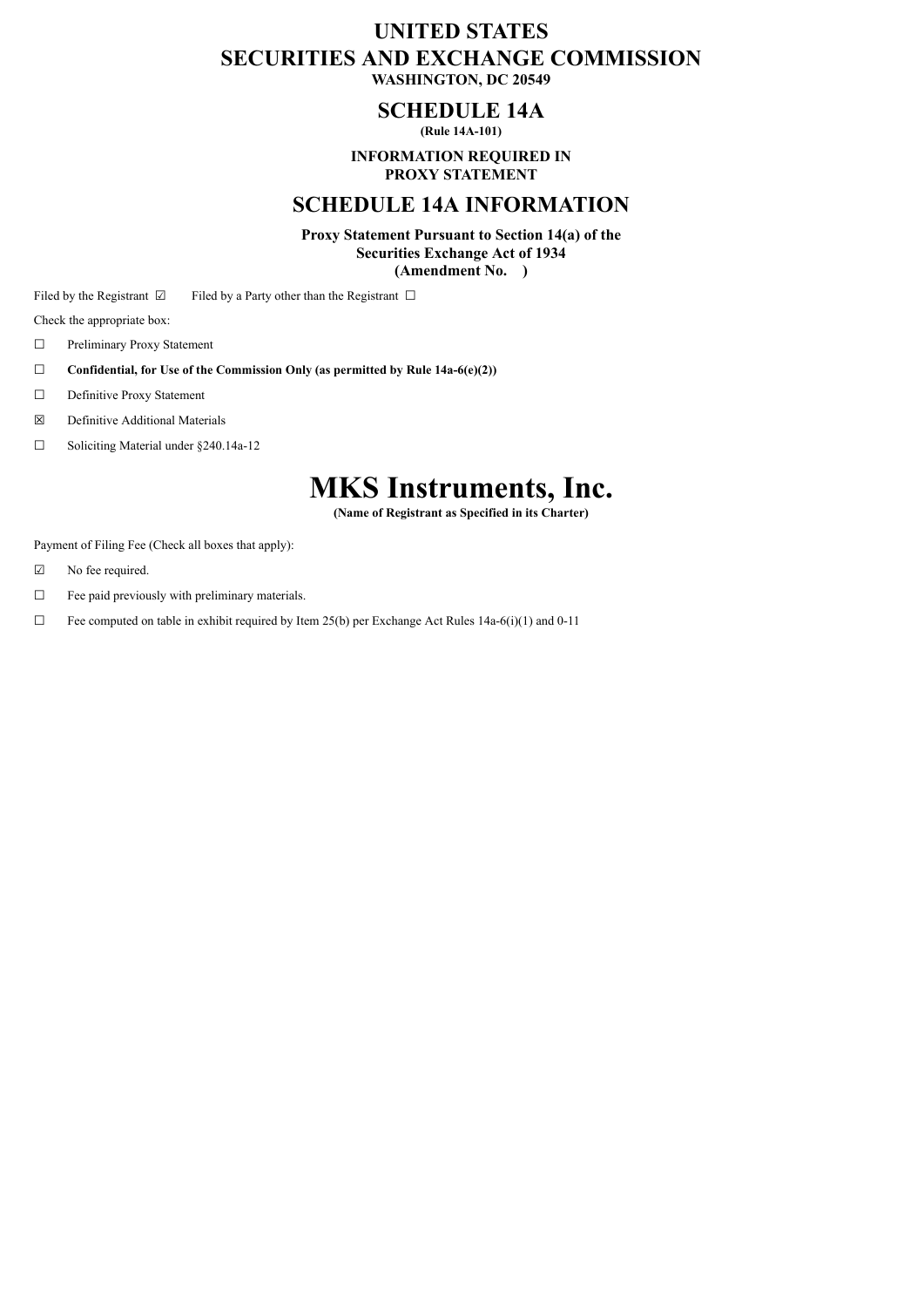



MKS INSTRUMENTS, INC.

D71864-P67774

axk

### **Important Notice Regarding the Availability of Proxy Materials** for the Shareholder Meeting To Be Held on May 10, 2022.

#### You invested in MKS INSTRUMENTS, INC. and it's time to vote!

You have the right to vote on proposals being presented at the Meeting.

#### Get informed before you vote

View the Annual Report, Notice & Proxy Statement online OR receive a free paper or email copy of the proxy materials by making a request prior to April 26, 2022. If you would like to request a copy of the proxy materials, you may (1) visit www.ProxyVote.com, (2) call1-800-579-1639 or<br>(3) send an email to sendmaterial@proxyvote.com. If sending an email, please inc If you want to receive a paper or email copy of the proxy materials, you must request one. Requests, instructions and other inquiries sent to sendmaterial@proxyvote.com will NOT be forwarded to investment advisors of shareholders. This communication only presents an overview of the more complete proxy materials. We encourage shareholders to access and review all of the important information contained in the proxy materials before voting.



You may also vote by mail or by telephone by requesting a free paper copy of the proxy materials as described above and following the instructions on your proxy card.

 $V1.1$